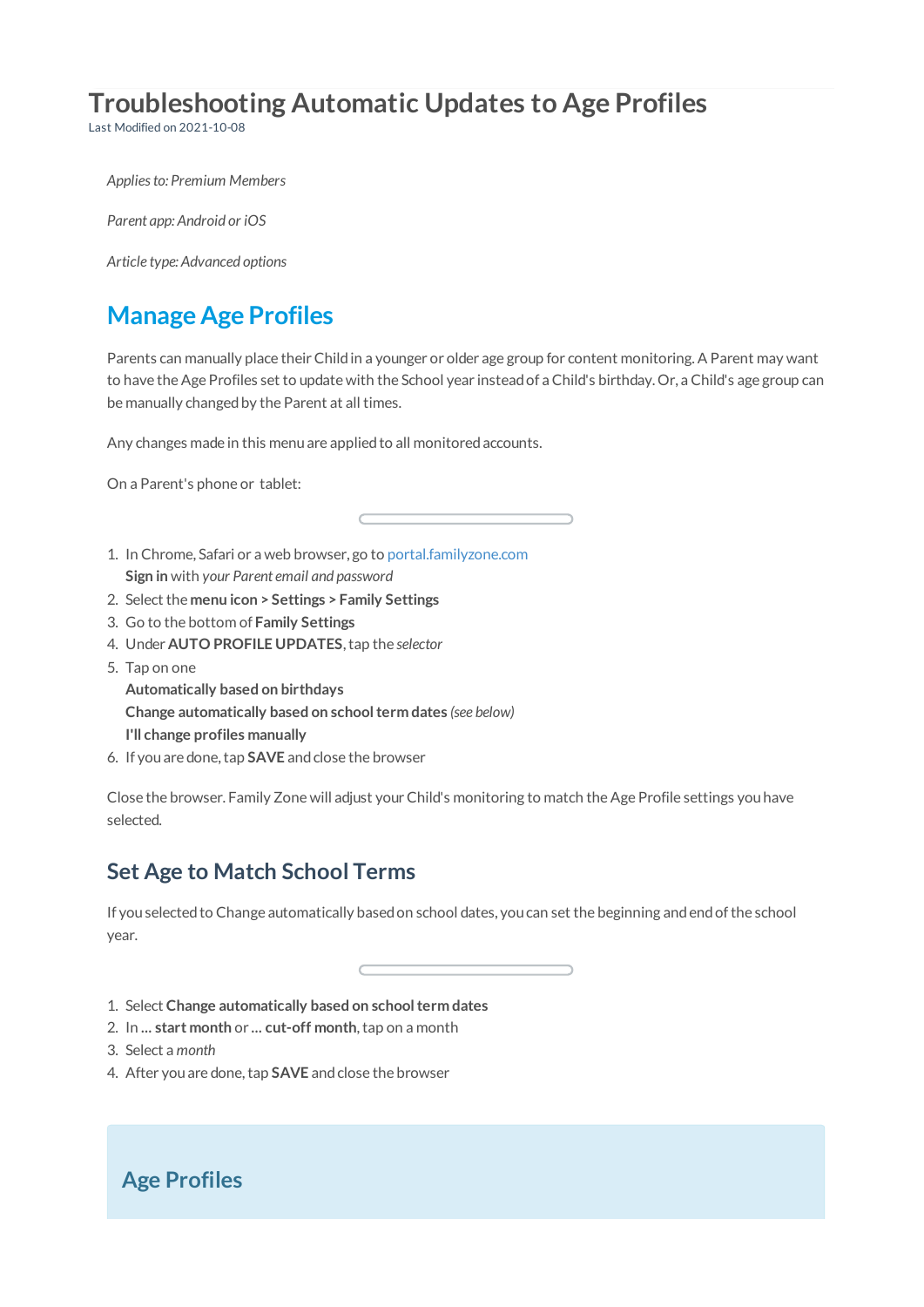Family Zone uses age groups created by our Cyber Experts:

- Kids (0-8 years old)
- Children (9-12 years old)
- Juniors (Junior High & Middle School, 13-15 years old)
- Seniors (Senior High School, 16-17 years old)
- Young Adults (18-21 years old)
- Adults (21+ years old)

By default the age is determined by the birthdate. Parents can use the advanced settings to set the age profile manually or by the school year.

### **Filtering Type Comparison**

Family Zone's default settings are designed to fit most Children as they grow up. As your Child matures they are ready to access a wider range of online content. Premium Members can adjust the filtering to fit their Child. Use this comparison to choose the best changes to help your Child.

### **1. Internetfilters & rules**

*Optionalstepsfor all children in the Age profile*

Turn on and off access to online content based on the Routine type for each Child. For example, 2 children in the same age group start Play time an hour apart. As each Child's Play time starts, the web content is allowed or blocked based on these filters and rules.

#### **2. Routines**

*Optionalsteps perChild*

Set time of day for Play, Study, School, and Sleep time per child. For example, a Parent can allow a Child to have more access to the Internet by increasing or adding the Play hours. Edit the weekday School Day or theweekend Rest Day schedule.

### **3. Age profile** *Advanced option perChild*

Use predefined cyber safety age groups with recommended cyber safety settings. TheChild's birthdate sets the Age profile. A Parent has the option to move a Child to a more restrictive (younger) profile or less restrictive (older) profile. Advanced options are available to override the automatic updates to the next age group on aChild's birthday.